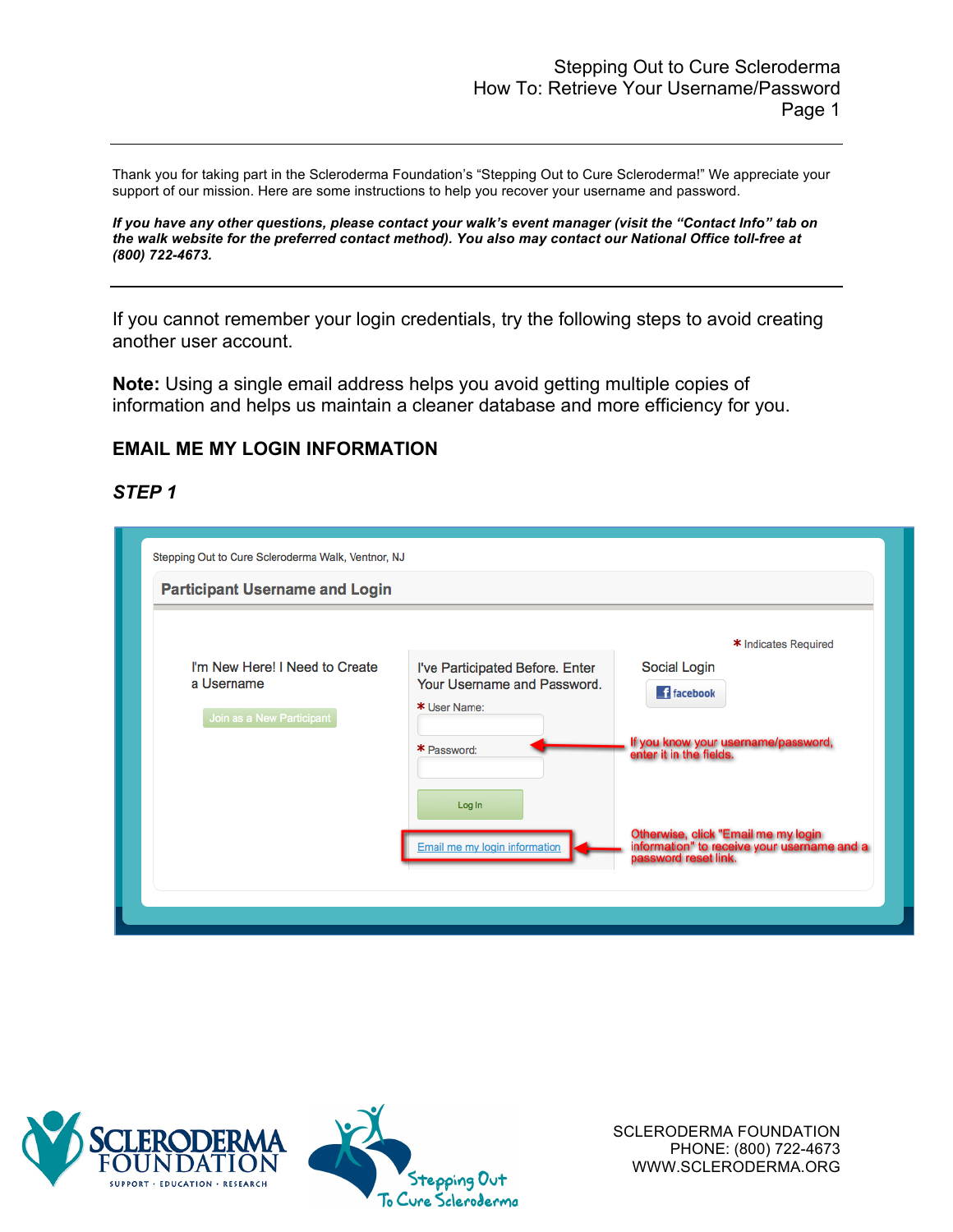### *STEP 2*



### *STEP 3*

| Your User Name Information                                                                                                                                                         |  |
|------------------------------------------------------------------------------------------------------------------------------------------------------------------------------------|--|
| Scleroderma Foundation Delaware Valley Chapter (Dvchapter@sclerode<br>To: $c$<br>४                                                                                                 |  |
| Dear Christina,                                                                                                                                                                    |  |
| At your request, we have sent your user name. If you did not request your user<br>name or did not attempt to register again, please reply to this email.                           |  |
| User Name: christina.rl<br>Password: Set or reset my password now<br>Log in here                                                                                                   |  |
| If there are multiple user names listed above, you have registered on our site more<br>than one time with the same email address or are sharing this email address with<br>others. |  |
| Sincerely,                                                                                                                                                                         |  |
| <b>Delaware Valley Chapter</b>                                                                                                                                                     |  |
|                                                                                                                                                                                    |  |



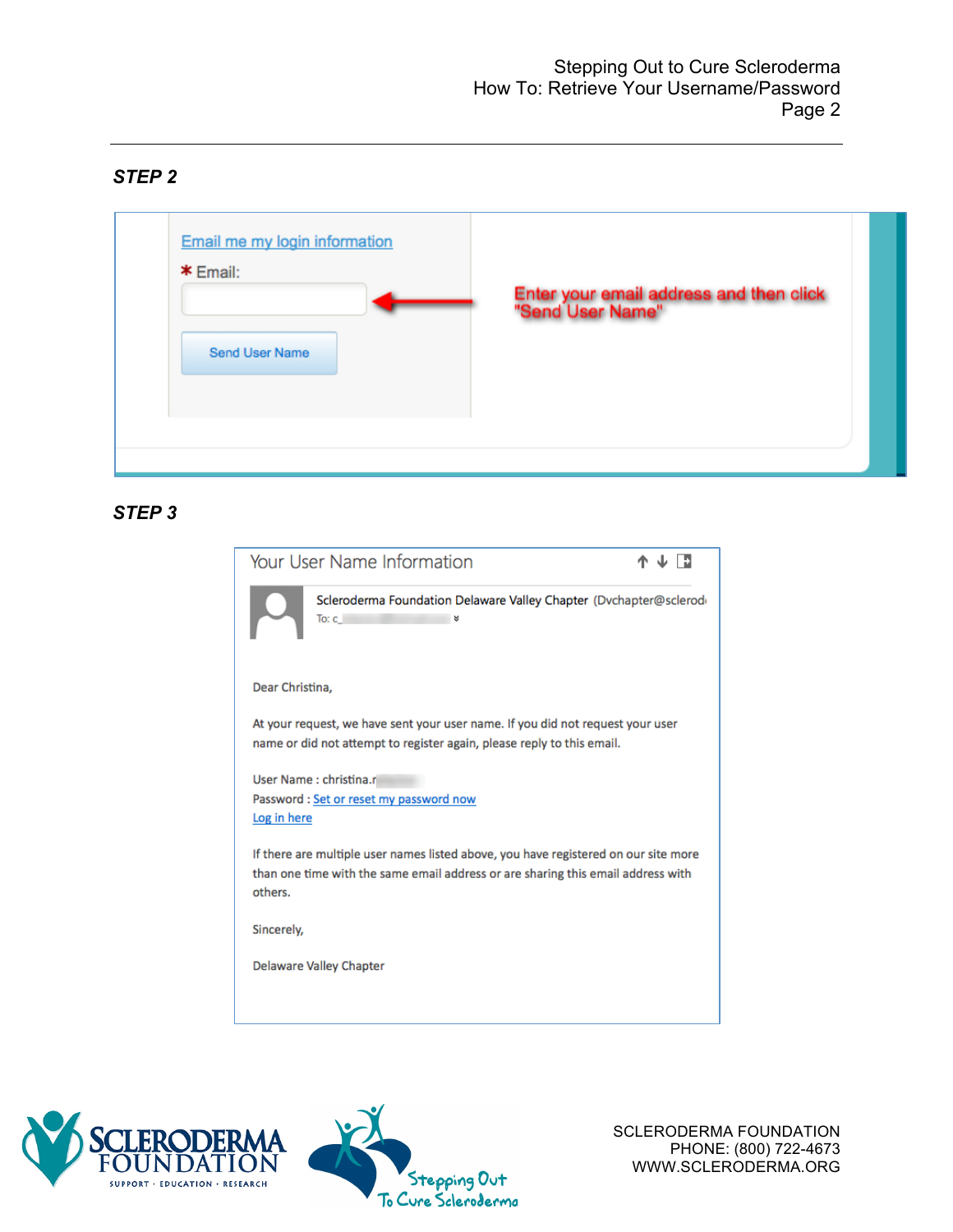# *STEP 4*

| * User Name:<br>* New Password:      | christina.r<br> | 1. Enter a new password in the field.                                      |  |
|--------------------------------------|-----------------|----------------------------------------------------------------------------|--|
| * Retype Password:<br>Password Hint: | <br>favorite    | 2. Retype your password<br>3. Include a password hint<br>4. Click "Submit" |  |
| <b>Submit</b>                        |                 |                                                                            |  |

## *STEP 5*

| Stepping Out to Cure Scleroderma Walk, Ventnor, NJ<br><b>Participant Username and Login</b> |                                                                                                                                          |                                                                                                                                                    |
|---------------------------------------------------------------------------------------------|------------------------------------------------------------------------------------------------------------------------------------------|----------------------------------------------------------------------------------------------------------------------------------------------------|
| I'm New Here! I Need to Create<br>a Username<br>Join as a New Participant                   | I've Participated Before. Enter<br>Your Username and Password.<br>* User Name:<br>* Password:<br>Log In<br>Email me my login information | * Indicates Required<br>Social Login<br><b>f</b> facebook<br>Enter your username/password and click<br>login to complete the registration process. |